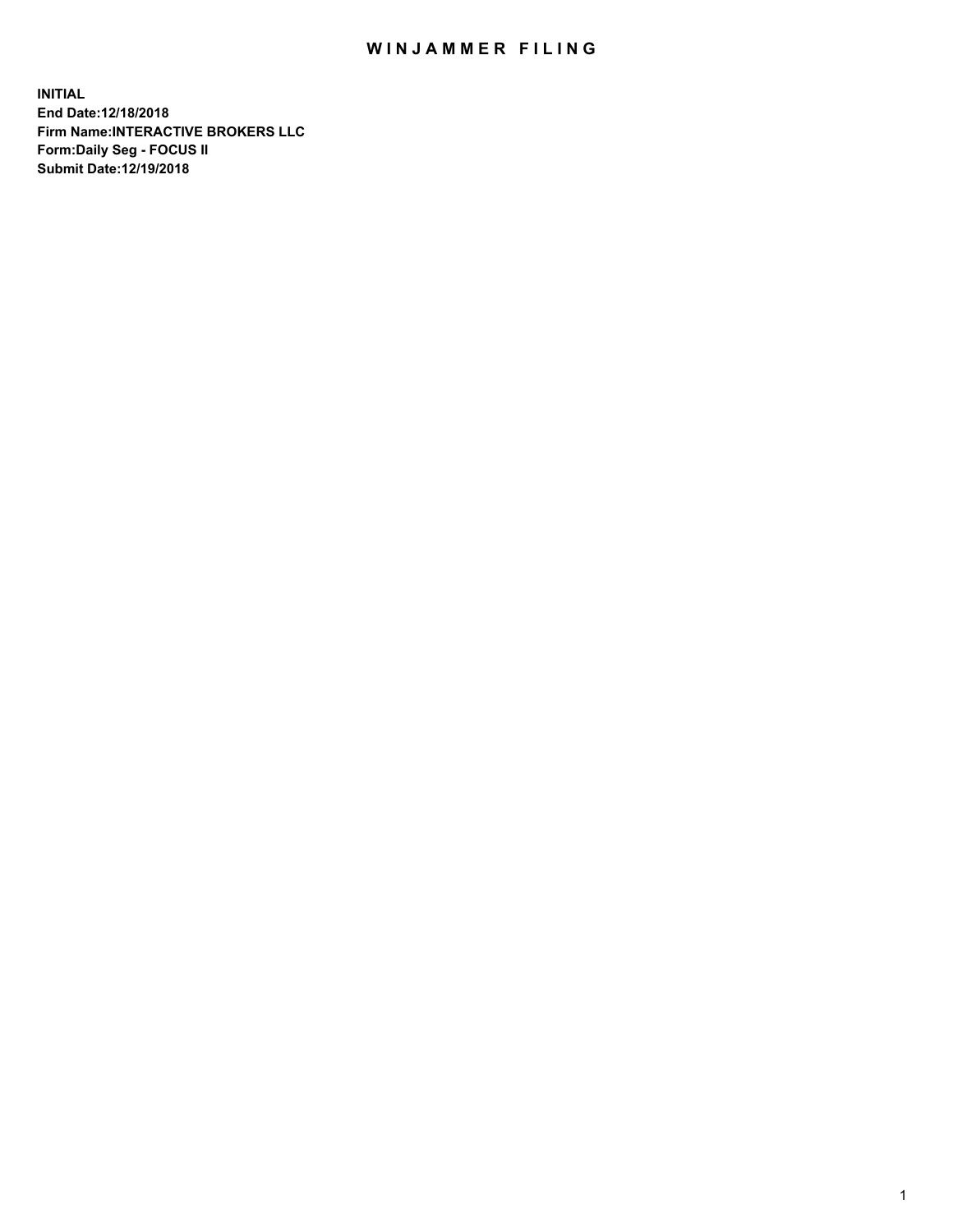**INITIAL End Date:12/18/2018 Firm Name:INTERACTIVE BROKERS LLC Form:Daily Seg - FOCUS II Submit Date:12/19/2018 Daily Segregation - Cover Page**

| Name of Company                                                                                                                                                                                                                                                                                                                | <b>INTERACTIVE BROKERS LLC</b>                                                                  |
|--------------------------------------------------------------------------------------------------------------------------------------------------------------------------------------------------------------------------------------------------------------------------------------------------------------------------------|-------------------------------------------------------------------------------------------------|
| <b>Contact Name</b>                                                                                                                                                                                                                                                                                                            | James Menicucci                                                                                 |
| <b>Contact Phone Number</b>                                                                                                                                                                                                                                                                                                    | 203-618-8085                                                                                    |
| <b>Contact Email Address</b>                                                                                                                                                                                                                                                                                                   | jmenicucci@interactivebrokers.c<br>om                                                           |
| FCM's Customer Segregated Funds Residual Interest Target (choose one):<br>a. Minimum dollar amount: ; or<br>b. Minimum percentage of customer segregated funds required:%; or<br>c. Dollar amount range between: and; or<br>d. Percentage range of customer segregated funds required between:% and%.                          | $\overline{\mathbf{0}}$<br>$\overline{\mathbf{0}}$<br>155,000,000 245,000,000<br>0 <sub>0</sub> |
| FCM's Customer Secured Amount Funds Residual Interest Target (choose one):<br>a. Minimum dollar amount: ; or<br>b. Minimum percentage of customer secured funds required:% ; or<br>c. Dollar amount range between: and; or<br>d. Percentage range of customer secured funds required between:% and%.                           | $\overline{\mathbf{0}}$<br>$\overline{\mathbf{0}}$<br>80,000,000 120,000,000<br>0 <sub>0</sub>  |
| FCM's Cleared Swaps Customer Collateral Residual Interest Target (choose one):<br>a. Minimum dollar amount: ; or<br>b. Minimum percentage of cleared swaps customer collateral required:% ; or<br>c. Dollar amount range between: and; or<br>d. Percentage range of cleared swaps customer collateral required between:% and%. | $\overline{\mathbf{0}}$<br>$\underline{\mathbf{0}}$<br>0 <sub>0</sub><br>0 <sub>0</sub>         |

Attach supporting documents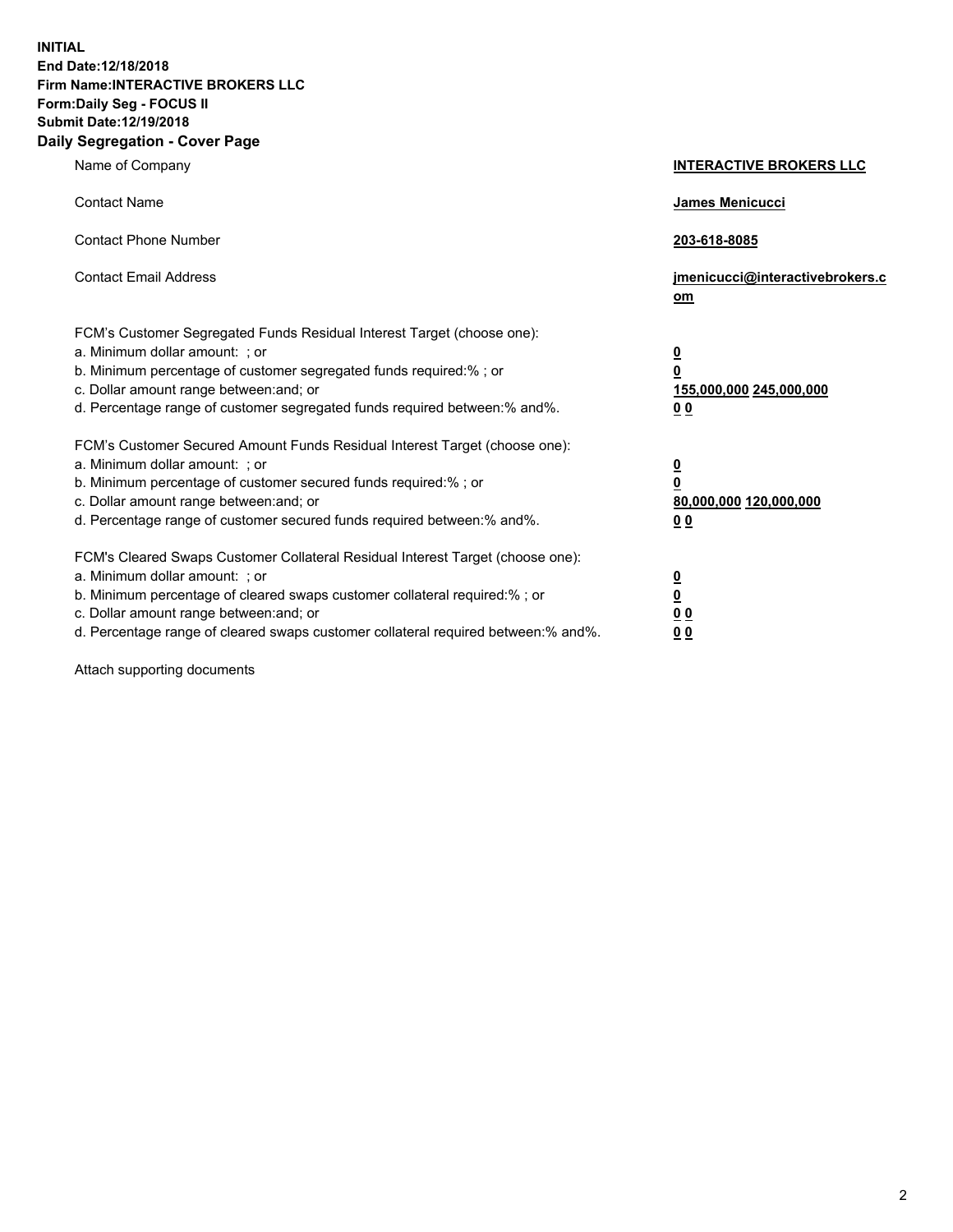## **INITIAL End Date:12/18/2018 Firm Name:INTERACTIVE BROKERS LLC Form:Daily Seg - FOCUS II Submit Date:12/19/2018 Daily Segregation - Secured Amounts**

|     | Daily Segregation - Secured Amounts                                                         |                                                 |
|-----|---------------------------------------------------------------------------------------------|-------------------------------------------------|
|     | Foreign Futures and Foreign Options Secured Amounts                                         |                                                 |
|     | Amount required to be set aside pursuant to law, rule or regulation of a foreign            | $0$ [7305]                                      |
|     | government or a rule of a self-regulatory organization authorized thereunder                |                                                 |
| 1.  | Net ledger balance - Foreign Futures and Foreign Option Trading - All Customers             |                                                 |
|     | A. Cash                                                                                     | 457,063,022 [7315]                              |
|     | B. Securities (at market)                                                                   | $0$ [7317]                                      |
| 2.  | Net unrealized profit (loss) in open futures contracts traded on a foreign board of trade   | $-6,118,141$ [7325]                             |
| 3.  | Exchange traded options                                                                     |                                                 |
|     | a. Market value of open option contracts purchased on a foreign board of trade              | 61,621 [7335]                                   |
|     | b. Market value of open contracts granted (sold) on a foreign board of trade                | -187,377 [7337]                                 |
| 4.  | Net equity (deficit) (add lines 1.2. and 3.)                                                | 450,819,125 [7345]                              |
| 5.  | Account liquidating to a deficit and account with a debit balances - gross amount           | 5,652 [7351]                                    |
|     | Less: amount offset by customer owned securities                                            | 0 [7352] 5,652 [7354]                           |
| 6.  | Amount required to be set aside as the secured amount - Net Liquidating Equity              | 450,824,777 [7355]                              |
|     | Method (add lines 4 and 5)                                                                  |                                                 |
| 7.  | Greater of amount required to be set aside pursuant to foreign jurisdiction (above) or line | 450,824,777 [7360]                              |
|     | 6.                                                                                          |                                                 |
|     | FUNDS DEPOSITED IN SEPARATE REGULATION 30.7 ACCOUNTS                                        |                                                 |
| 1.  | Cash in banks                                                                               |                                                 |
|     | A. Banks located in the United States                                                       | 84,981,167 [7500]                               |
|     | B. Other banks qualified under Regulation 30.7                                              | 0 [7520] 84,981,167 [7530]                      |
| 2.  | Securities                                                                                  |                                                 |
|     | A. In safekeeping with banks located in the United States                                   | 407,756,250 [7540]                              |
|     | B. In safekeeping with other banks qualified under Regulation 30.7                          | 0 [7560] 407,756,250 [7570]                     |
| 3.  | Equities with registered futures commission merchants                                       |                                                 |
|     | A. Cash                                                                                     | $0$ [7580]                                      |
|     | <b>B.</b> Securities                                                                        | $0$ [7590]                                      |
|     | C. Unrealized gain (loss) on open futures contracts                                         | $0$ [7600]                                      |
|     | D. Value of long option contracts                                                           | $0$ [7610]                                      |
|     | E. Value of short option contracts                                                          | 0 [7615] 0 [7620]                               |
| 4.  | Amounts held by clearing organizations of foreign boards of trade                           |                                                 |
|     | A. Cash                                                                                     | $0$ [7640]                                      |
|     | <b>B.</b> Securities                                                                        | $0$ [7650]                                      |
|     | C. Amount due to (from) clearing organization - daily variation                             | $0$ [7660]                                      |
|     | D. Value of long option contracts                                                           | $0$ [7670]                                      |
|     | E. Value of short option contracts                                                          | 0 [7675] 0 [7680]                               |
| 5.  | Amounts held by members of foreign boards of trade                                          |                                                 |
|     | A. Cash                                                                                     | 83,891,994 [7700]                               |
|     | <b>B.</b> Securities                                                                        | $0$ [7710]                                      |
|     | C. Unrealized gain (loss) on open futures contracts                                         | -2,360,728 [7720]                               |
|     | D. Value of long option contracts                                                           | 61,621 [7730]                                   |
|     | E. Value of short option contracts                                                          | <u>-187,377</u> [7735] <u>81,405,510</u> [7740] |
| 6.  | Amounts with other depositories designated by a foreign board of trade                      | $0$ [7760]                                      |
| 7.  | Segregated funds on hand                                                                    | $0$ [7765]                                      |
| 8.  | Total funds in separate section 30.7 accounts                                               | 574,142,927 [7770]                              |
| 9.  | Excess (deficiency) Set Aside for Secured Amount (subtract line 7 Secured Statement         | 123,318,150 [7380]                              |
|     | Page 1 from Line 8)                                                                         |                                                 |
| 10. | Management Target Amount for Excess funds in separate section 30.7 accounts                 | 80,000,000 [7780]                               |
| 11. | Excess (deficiency) funds in separate 30.7 accounts over (under) Management Target          | 43,318,150 [7785]                               |
|     |                                                                                             |                                                 |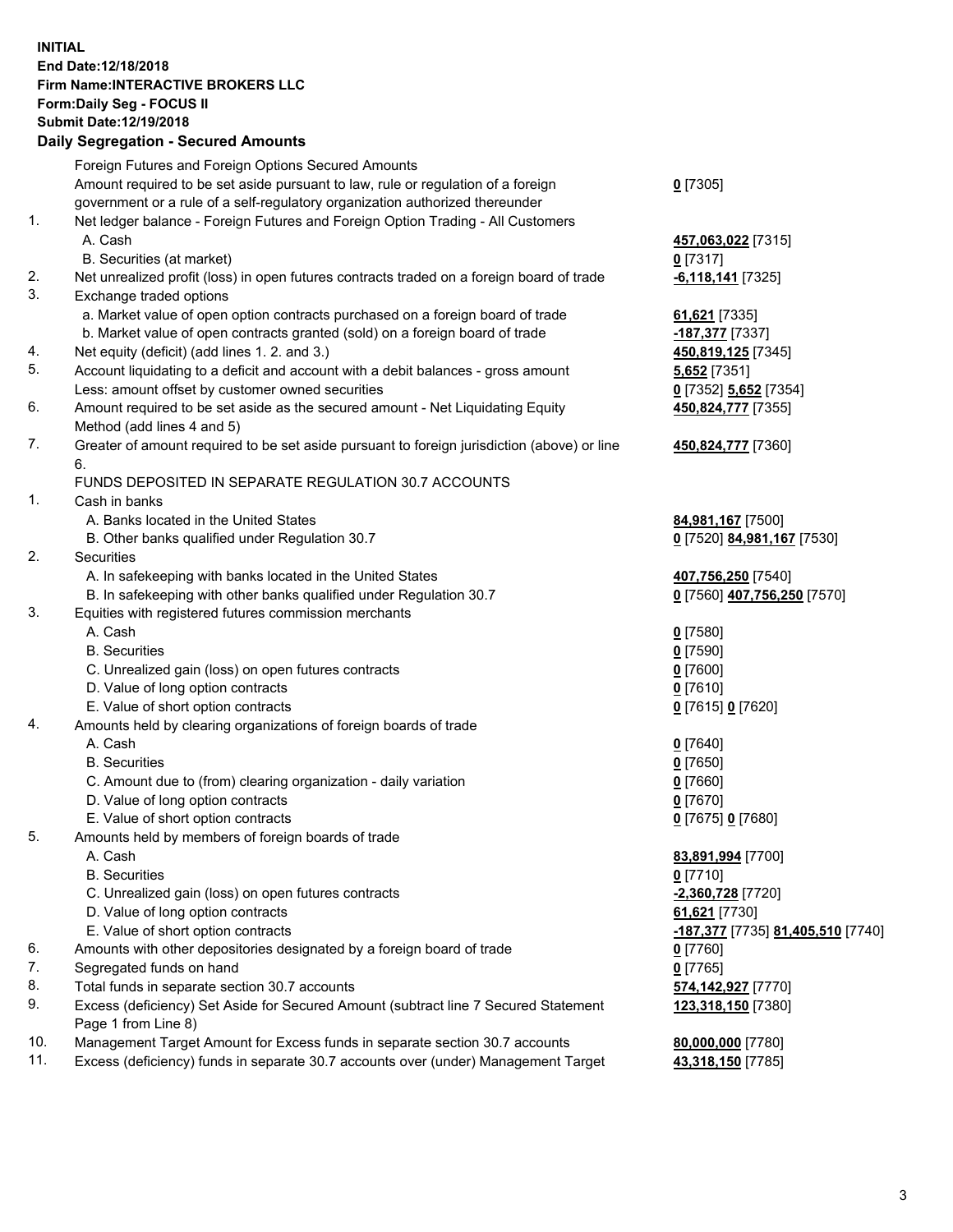**INITIAL End Date:12/18/2018 Firm Name:INTERACTIVE BROKERS LLC Form:Daily Seg - FOCUS II Submit Date:12/19/2018 Daily Segregation - Segregation Statement** SEGREGATION REQUIREMENTS(Section 4d(2) of the CEAct) 1. Net ledger balance A. Cash **4,135,808,828** [7010] B. Securities (at market) **0** [7020] 2. Net unrealized profit (loss) in open futures contracts traded on a contract market **-168,246,426** [7030] 3. Exchange traded options A. Add market value of open option contracts purchased on a contract market **404,080,757** [7032] B. Deduct market value of open option contracts granted (sold) on a contract market **-510,728,902** [7033] 4. Net equity (deficit) (add lines 1, 2 and 3) **3,860,914,257** [7040] 5. Accounts liquidating to a deficit and accounts with debit balances - gross amount **1,461,663** [7045] Less: amount offset by customer securities **0** [7047] **1,461,663** [7050] 6. Amount required to be segregated (add lines 4 and 5) **3,862,375,920** [7060] FUNDS IN SEGREGATED ACCOUNTS 7. Deposited in segregated funds bank accounts A. Cash **349,303,071** [7070] B. Securities representing investments of customers' funds (at market) **2,437,829,670** [7080] C. Securities held for particular customers or option customers in lieu of cash (at market) **0** [7090] 8. Margins on deposit with derivatives clearing organizations of contract markets A. Cash **4,476,328** [7100] B. Securities representing investments of customers' funds (at market) **1,398,851,483** [7110] C. Securities held for particular customers or option customers in lieu of cash (at market) **0** [7120] 9. Net settlement from (to) derivatives clearing organizations of contract markets **-21,399,490** [7130] 10. Exchange traded options A. Value of open long option contracts **404,322,642** [7132] B. Value of open short option contracts **-510,995,569** [7133] 11. Net equities with other FCMs A. Net liquidating equity **0** [7140] B. Securities representing investments of customers' funds (at market) **0** [7160] C. Securities held for particular customers or option customers in lieu of cash (at market) **0** [7170] 12. Segregated funds on hand **0** [7150] 13. Total amount in segregation (add lines 7 through 12) **4,062,388,135** [7180] 14. Excess (deficiency) funds in segregation (subtract line 6 from line 13) **200,012,215** [7190] 15. Management Target Amount for Excess funds in segregation **155,000,000** [7194]

16. Excess (deficiency) funds in segregation over (under) Management Target Amount Excess

**45,012,215** [7198]